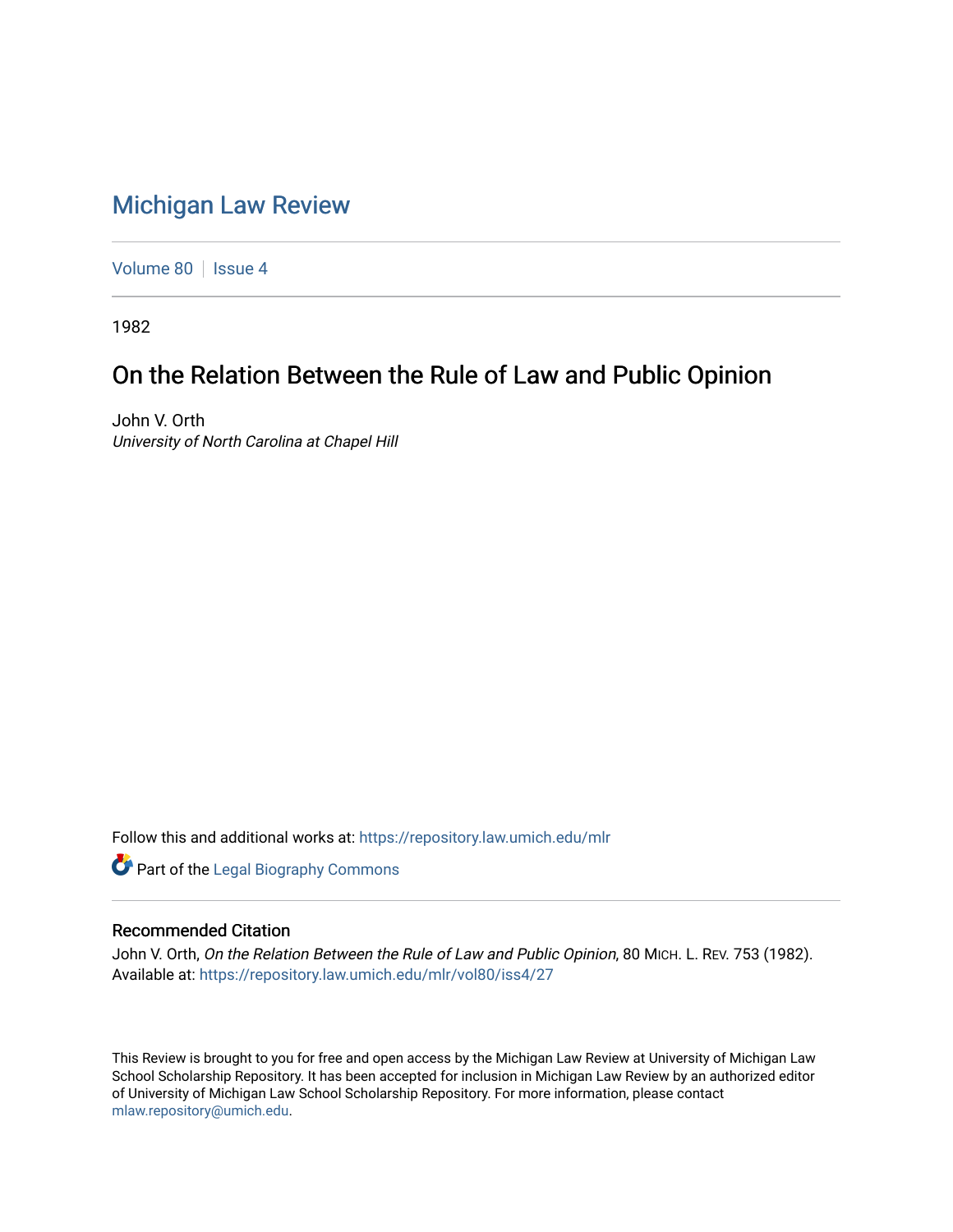### **ON THE RELATION BETWEEN THE RULE OF LAW AND PUBLIC OPINION**

#### *John* V. *Orth\**

THE RULE OF LAW: ALBERT VENN DICEY, VICTORIAN JURIST. By *Richard A. Cosgrove.* Chapel Hill: The University of North Carolina Press. 1980. Pp. xv, 319. \$19.50.

> *The rule* of *law does not apply in modern Britain which, despite the forms and some appearances* of *liberal democracy, when a Labour government is in power, is a dictatorship headed by a group* of *trade union leaders and their political servants.* <sup>1</sup>

Blatant editorializing is not unknown in books that purport to be scholarly and scientific, even in reference books — Samuel Johnson, for example, enlivened his great *Dictionary* with idiosyncratic defini $tions<sup>2</sup>$  — but the political diatribe used as an epigraph above seems out of place in the article "rule oflaw" in the new *Oxford Companion to Law.*3 And yet, the phrase has carried a half-concealed political comment from the time that it was given currency, if not coined, by the Victorian jurist Albert Venn Dicey.<sup>4</sup>

Before the appearance of Professor Cosgrove's life of Dicey, there was no full-scale biography. At the request of Dicey's widow,

3. For further polemics in *The Oxford Companion to Law,* see the articles on "social services" ("the sacred cows of modern Britain which constantly grow fatter and more expensive to keep, which it is deemed sacrilege even to touch, and which can never be killed oft") and "trade unions" ("They represent the gravest threat to democracy, liberty, and economic progress and prosperity yet known and constantly call for the law to be kept out of industrial relations to enable anarchy to be promoted."). *See* D. WALKER, *supra* note 1, at 1152, 1229-30. The ''vigorous personal views" of the author have been noted elsewhere. *See* Odgers, Book Review, 97 LAW Q. REV. 143, 145 (1981).

4. Cosgrove makes clear that although the phrase is sometimes attributed to Dicey, it was only popularized by him. P. 87 n.70. As Dicey admitted, he owed much of the concept to W.E. Hearn. *See* Arndt, *The Origins* of *J)icey"s Concept* of *the "Rule* of *Law,"* 31 AUSTL. L.J. 117, 123 (1957).

<sup>\*</sup> Associate Professor of Law, The University of North Carolina at Chapel Hill. A.B. 1969, Oberlin College; J.D. 1974, M.A. 1975, Ph.D. 1977, Harvard University. - Ed.

<sup>1.</sup> D. WALKER, THE OXFORD COMPANION TO LAW 1094 (1980).

<sup>2.</sup> He defined "lexicographer" as a "writer of dictionaries; a harmless drudge ... ," and "excise" as a "hateful tax levied upon commodities, and adjudged not by the common judges of property, but by wretches hired by those to whom excise is paid." *See* 2 S. JOHNSON, D1c-TIONARY OF THE ENGLISH LANGUAGE, s.v. "lexicographer" (1755); 1 *id.,* s.v. "excise." The Commissioners of Excise consulted the Attorney General about whether Johnson could be prosecuted for libel for the latter definition; they were reportedly told that he could be, but were advised for prudential reasons not to prosecute. *See* l J. BoswELL, THE LIFE OF SAMUEL JOHNSON 295 n.9 (G. Hill & L. Powell eds. 1934-64).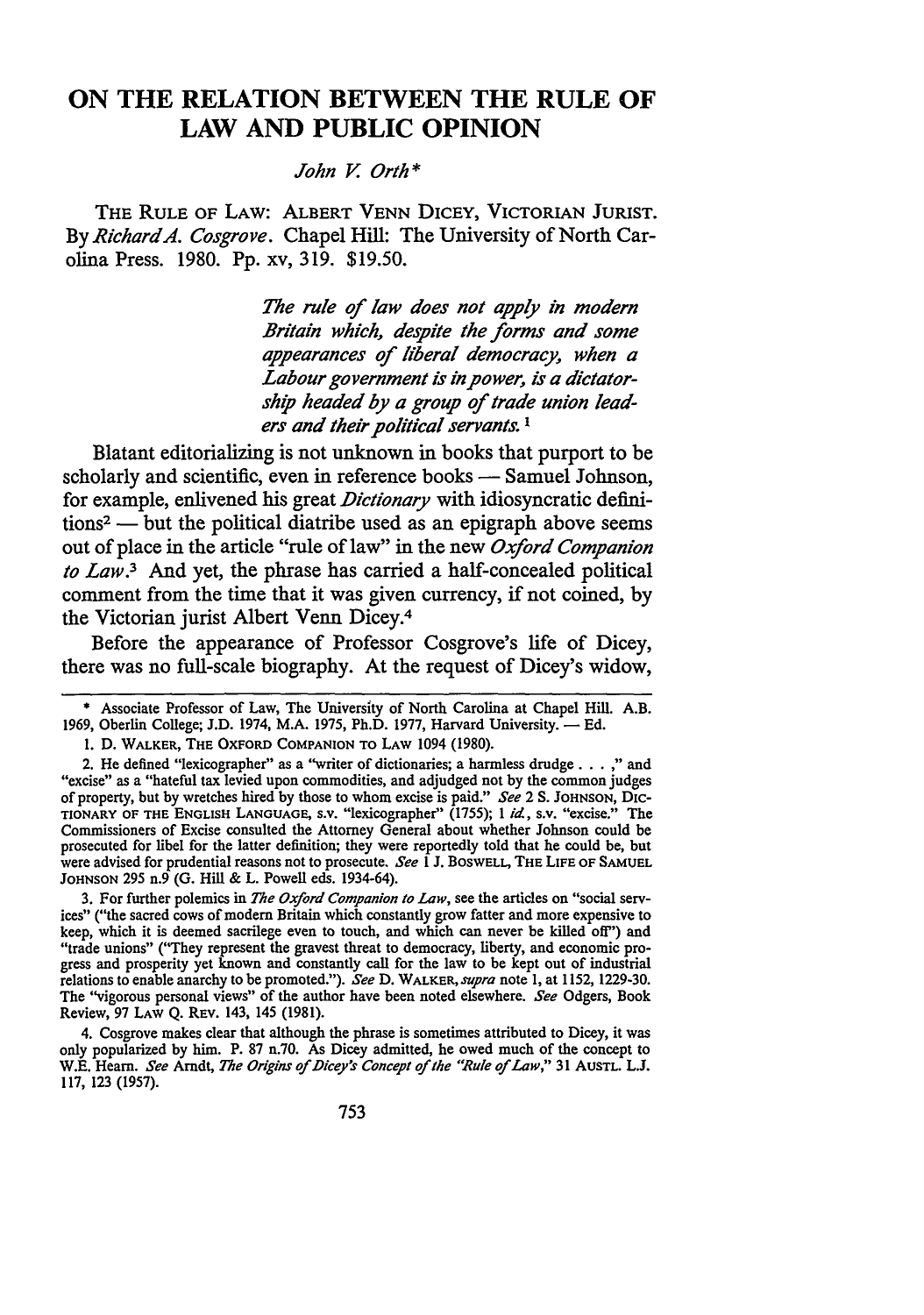Robert S. Rait had edited the *Memorials of Albert Venn Dicey<sup>5</sup>* within a few years of his death. While containing much valuable information, the *Memorials* have a crepe-decked Victorian air; at times, they bring irreverently to mind J.P. Marquand's satiric novel *The Late George Apley.* Rait conscientiously includes, for example, the recollection of a former maid of the Diceys: "She had settled him in the garden with his books. Presently he came hurrying in quite cross: 'Why didn't you come and remind me it was raining? My books have all got wet.' "6 Other authors, too, have contributed to the image of Dicey as an ineffectual, absent-minded professor. In his history of the Oxford Law School, F.H. Lawson repeats the story that when Dicey was at Harvard to deliver his famous lectures on *Law and Public Opinion,* "a boy had to be sent to him every morning to take him to the place where he was to lecture."7 For a more serious assessment of Dicey, one had to tum to H.G. Hanbury's history of the Vinerian Chair of Common Law at Oxford,8 which Dicey occupied from 1882 to 1909. There is no fooling in Hanbury's portrait: Dicey is a thinker first and foremost, "one who was to prove himself worthy to claim parity with Blackstone himself."<sup>9</sup> It is an intellectual portrait solely, and the colors and highlights are bright and complimentary: "There are hardly enough words in our own, or any other, language to do him sufficient honour."<sup>10</sup> Rait had made "no attempt at an appraisal of the man through his writings." Dicey's biography, wrote Hanbury in 1958, "remains to be written."<sup>11</sup>

Professor Cosgrove has remedied that deficiency. The great value of his work is that it permits us to see for the first time that the admixture of law and politics in so many of Dicey's works was not an intellectual accident or oversight. Dicey's life was all of a piece; as a lawyer and legal scholar, he was a politician *manque.* Cosgrove thus stands the received image of Dicey on its head: instead of a

11. *Id.* at 102-03.

*<sup>5.</sup>* MEMORIALS OF ALBERT VENN DICEY (R. Rait ed. 1925).

<sup>6.</sup> *Id.* at 291.

<sup>7.</sup> F. LAWSON, THE OXFORD LAW SCHOOL, 1850-1965, at 70 (1968). Lawson sought to palliate Dicey's deficiencies by observing that "the plan of the Harvard Yard is rather confusing, at least to an absent-minded Professor." *Id.* Citations to Dicey's *Lectures on 11/e Re/a/ion Between Law and Public Opinion in England IJuring the Nineteenth Century* (1905) are hereinafter shortened to "LAW AND PUBLIC OPINION."

<sup>8.</sup> H. HANBURY, THE VINERIAN CHAIR AND LEGAL EDUCATION (1958).

<sup>9.</sup> *Id.* at 97. *See* W. HOLDSWORTH, THE HISTORIANS OF ANGLO-AMERICAN LAW 92 (1928) ("Dicey will hold, in the history of the legal literature of the nineteenth century, a place not unlike that which Blackstone holds in the legal literature of the eighteenth century; for both have written books which became classics whilst they were still alive.").

<sup>10.</sup> H. HANBURY, *supra* note 8, at 102.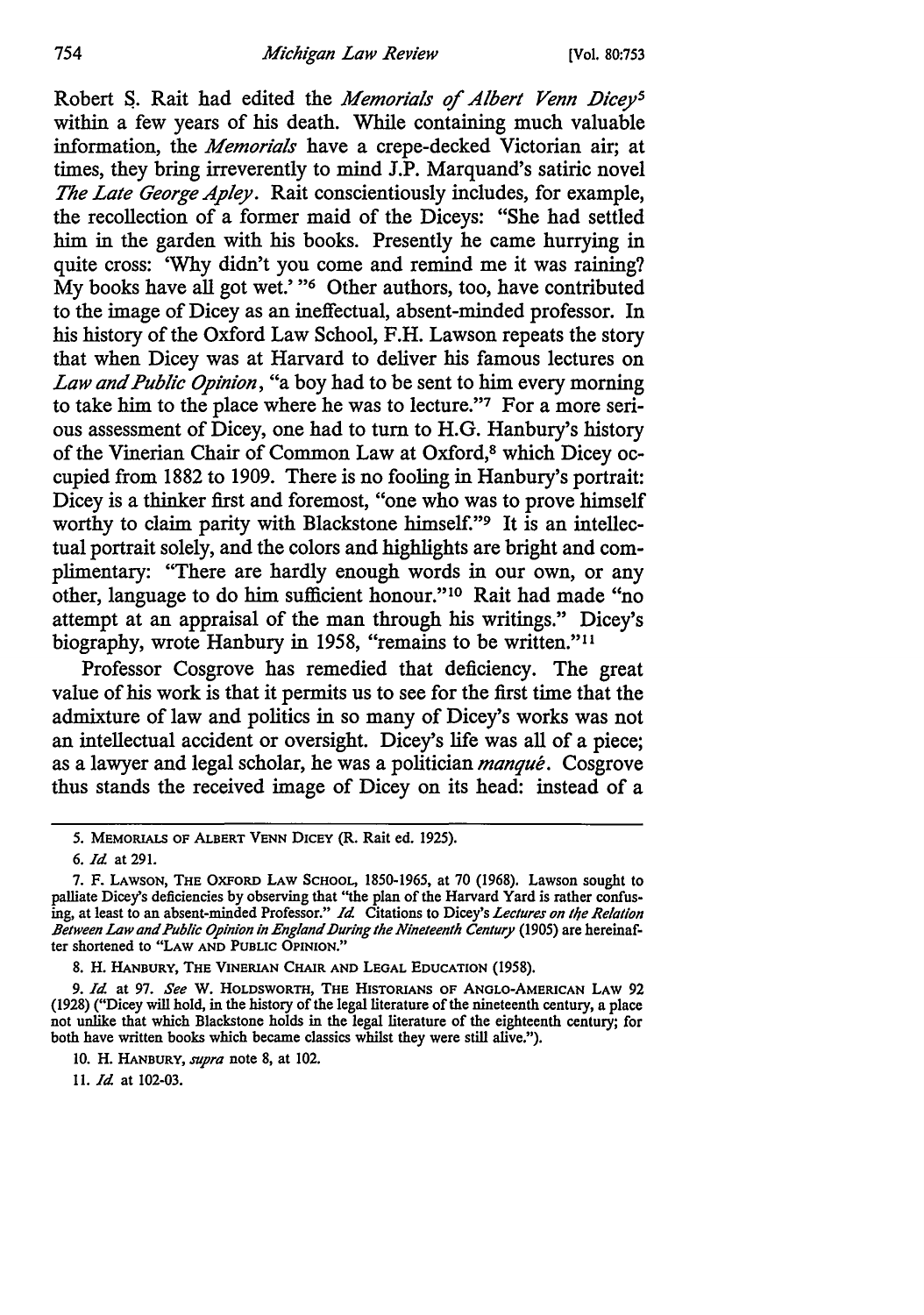great intellect with an odd penchant for political controversy, Cosgrove reveals a passionate but unsuccessful politician who produced influential legal books from time to time. Dicey's most enduring legal work, *Conflict of Laws,* was that farthest removed from politics. *Law and Public Opinion,* once equally well-regarded, is now revealed as a disguised political pamphlet, albeit an influential one.

Dicey's life before his appointment, in middle age, to the Vinerian Chair helps to explain his strange dual career as a legal scholar and political pamphleteer. Dicey was born in 1835, three years after the first Reform Act<sup>12</sup> had enfranchised the middle class and also three years after the death of Jeremy Bentham, whose ideas, as Dicey understood them, were to guide him throughout his life. Dicey's parents, as Cosgrove points out, were members of the "intellectual aristocracy" (p. 4): his father's family were hereditary editors of a regional newspaper, the *Northampton Mercury;* his mother's family, the Stephens, were prominent Evangelicals who had produced a distinguished line of judges and writers. 13 The Diceys, in other words, were of the class that benefitted most from the first Reform Act, and young Albert Dicey imbibed the values of his parents' age and class: earnestness, articulateness, hard work, and self-reliance. The parental influence had extra opportunity to work because an obscure muscular ailment kept Dicey at home until, at seventeen, he went to King's College School in London and then two years later to Balliol College, Oxford. After leaving Oxford, Dicey read law at the Inner Temple and was called to the bar in 1863. Despite his physical handicap, Dicey had great expectations that his inbred ambition to serve the nation would be fulfilled.

Dicey's career was barely begun, however, before the nation he aspired to serve was transformed. The English constitution that Walter Bagehot had so artfully described was passing away even before his book of that name was published; 14 the mid-Victorian "age of equipoise"<sup>15</sup> was terminated by the second Reform Act in 1867,16 which enfranchised a large part of the working class. Dicey

16. 30 & 31 Viet., c. 102 (1867). *Compare* R. HARRISON, BEFORE THE SOCIALISTS (1965) *with* **M.** COWLING, 1867: DISRAELI, GLADSTONE AND REVOLUTION (1967).

<sup>12. 2 &</sup>amp; 3 Will. 4, c. 45 (1832).

<sup>13.</sup> Albert Dicey's grandfather, James Stephen, was a master in Chancery. His uncle, Henry John Stephen, was a serjeant-at-law and the author of a *Summary* of *the Criminal Law*  (1834) and of *New Commentaries on the Law* of *England* (1841). His cousin, Sir James Fitzjames Stephen, became a judge and wrote a *History* of *the Criminal Law* (1883). Another cousin, Sir Leslie Stephen, was a formidable Victorian intellectual; the latter's daughter was Virginia Woolf.

<sup>14.</sup> *See* **w.** BAGEHOT, THE ENGLISH CONSTITUTION (London 1867).

<sup>15.</sup> *See* W. BURN, THE AGE OF EQUIPOISE (1964) (covering 1852 to 1867).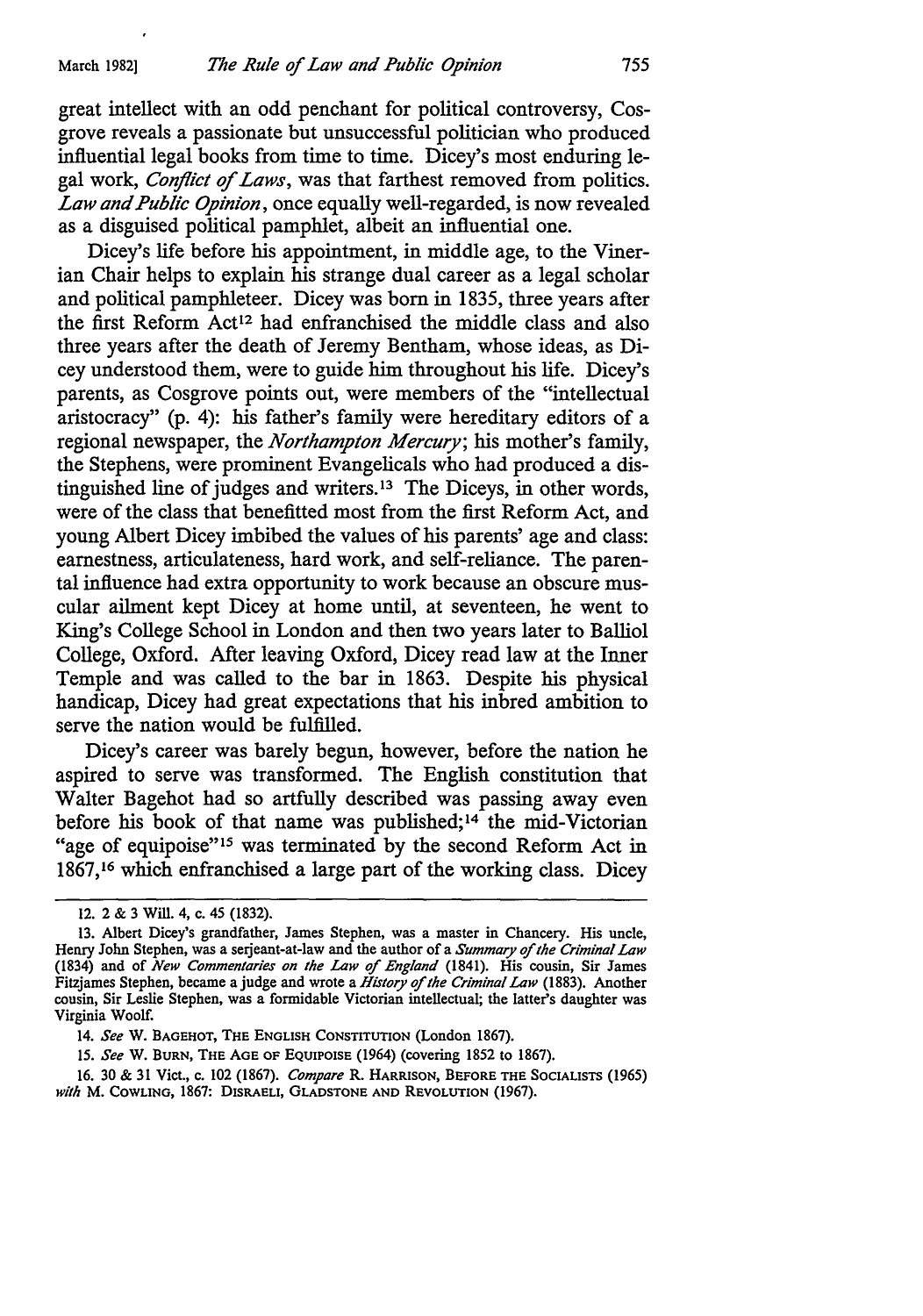was unable to find his place in the new political world. After years of unceasing labor, he was forced to the bitter admission that his ambition was to be denied: "By 1880 he had reached middle age without the success at the bar he had envisioned; his journalistic endeavors had not yet made any appreciable mark on public opinion; and his government career was bogged down in minor legal work" (p. 43). Like his near contemporary Oliver Wendell Holmes Jr., Dicey may have felt that if a man was to make his mark in life, he must do it before he was forty. I7 But while Holmes met the deadline, publishing *The Common Law* five days before his fortieth birthday, Dicey missed it: In his mid-thirties he published the competent, but uninspired *Treatise on the Rules for the Selection* of *the Parties to an Action* (1870), and in his mid-forties he produced the more successful, but no less esoteric *Law of Domicil as a Branch of the Law of England* (1879). In 1882, he was offered the Vinerian Chair at Oxford, an academic appointment that Blackstone had held first, but that had fallen to undistinguished appointees throughout the nineteenth century. The hope was that the next tenant would restore the tarnished luster of the chair. Forsaking his youthful ambitions of political office, Dicey took up the academic challenge.

The first fruits of Dicey's professorship, his lectures on *The Law*  of *the Constitution,* were published in 1885. The principal elements of his jurisprudential and political philosophy were already firmly established. ''Two features have at all times since the Norman Conquest characterised the political institutions of England," 18 he confidently declared. The first of these venerable features is the supremacy of the central government, since 1688 the supremacy, specifically, of Parliament. The second feature, "closely connected with the first," is the rule of law.<sup>19</sup> As Dicey defined it, the rule of law has three meanings in England: (1) that no one can be made to suffer punishment or to pay damages for any conduct not definitely forbidden by law; (2) that everyone's legal rights and liabilities are determined by the ordinary courts of the realm  $(i.e.,$  that England has no equivalent of the French *droit administratif*, distinct laws and courts for government officials); and (3) that everyone's individual rights are derived from the ordinary law of the land, not from a written constitution, with the result that the English constitution is the product of the ordinary functioning of the courts and not the source of

19. *Id* 

<sup>17.</sup> *See* 2 M. HOWE, JUSTICE OLIVER WENDELL HOLMES 8, 135 (1963).

<sup>18.</sup> A. DICEY, INTRODUCTION TO THE STUDY OF THE LAW OF THE CONSTITUTION 179 (7th ed. 1908).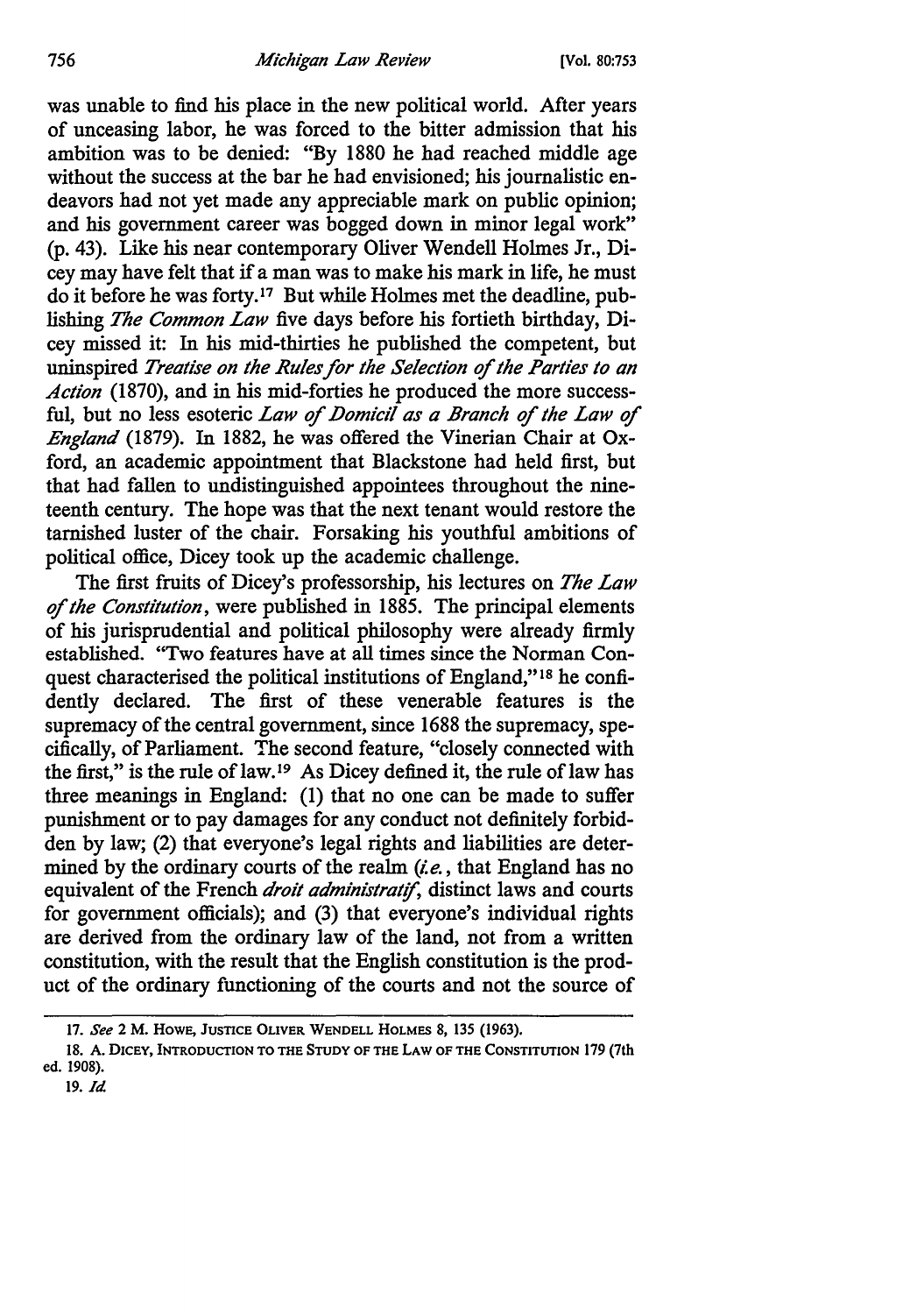the courts' jurisdiction.20

In succinctly summarizing Dicey's argument, Cosgrove both focuses on this key concept of the rule of law and conscientiously reviews the cogent criticisms that have been leveled at Dicey's illinformed, but nonetheless influential opposition to *droit administratif.* These criticisms had begun in Dicey's lifetime and induced him to qualify his original view in later editions of his influential book. Cosgrove's research in Dicey's private correspondence discloses, however, how obstinately Dicey clung to the second article in his definition of the rule of law  $-$  that the ordinary courts should determine all questions of rights and liabilities. "In his public writings Dicey grudgingly acknowledged the merits of *droit administratif*; privately he still maintained that no other legal system matched that of England" (p. 102). As Cosgrove demonstrates, Dicey's claim to be a "political expert" was hollow indeed. It therefore seems odd to me that *The Law* of *the Constitution* escapes Cosgrove's political analysis. Perhaps it does so because it was composed before the most blatant phase of Dicey's politicking opened in late 1885. But Dicey was no less a politician out of his *metier* when he wrote *The Law* of *the Constitution* than when he wrote his later volumes on Home Rule. In any event, constitutional law is inevitably the continuation of politics by other means. Dicey may have been arming the constitutional lawyers for the struggle that each year brought closer.

Dicey soon began to exhaust his energies writing political works for the popular press. No sooner had *The Law* of *the Constitution*  been published than the news was leaked that William E. Gladstone, the Grand Old Man of the Liberal Party, had been converted to the view that Home Rule should be conceded to Ireland.21 Despite his lifelong commitment to Liberalism, Dicey was a diehard Unionist, opposed to any weakening of the tie that bound England and Ireland. Along with a considerable portion of the Liberal Party, Dicey broke with Gladstone and entered into a uneasy alliance with the Tories, an alliance that eventually produced the modem Conservative Party.22 For the rest of his life Dicey used his name and talents in the battle against Home Rule; he wrote half a dozen books<sup>23</sup> and a

<sup>20.</sup> *Id* at 198-99.

<sup>21.</sup> *See* 3 J. MORLEY, THE LIFE OF WILLIAM EWART GLADSTONE 264-65 (1903).

<sup>22.</sup> *See* R. BLAKE, THE CONSERVATIVE PARTY FROM PEEL TO CHURCHILL 162 (1970); Cornford, *Tlte Transformation of Conservatism in the Late Nineteenth Century,* 7 VICT. STUD. 35 (1963).

<sup>23.</sup> *See* ENGLAND'S CASE AGAINST HOME RULE (1886); WHY ENGLAND MAINTAINS THE UNION (1887); LETTERS ON UNIONIST DELUSIONS (1887); THE VERDICT: A TRACT ON THE POLITICAL SIGNIFICANCE OF THE REPORT OF THE PARNELL COMMISSION (1890); A LEAP IN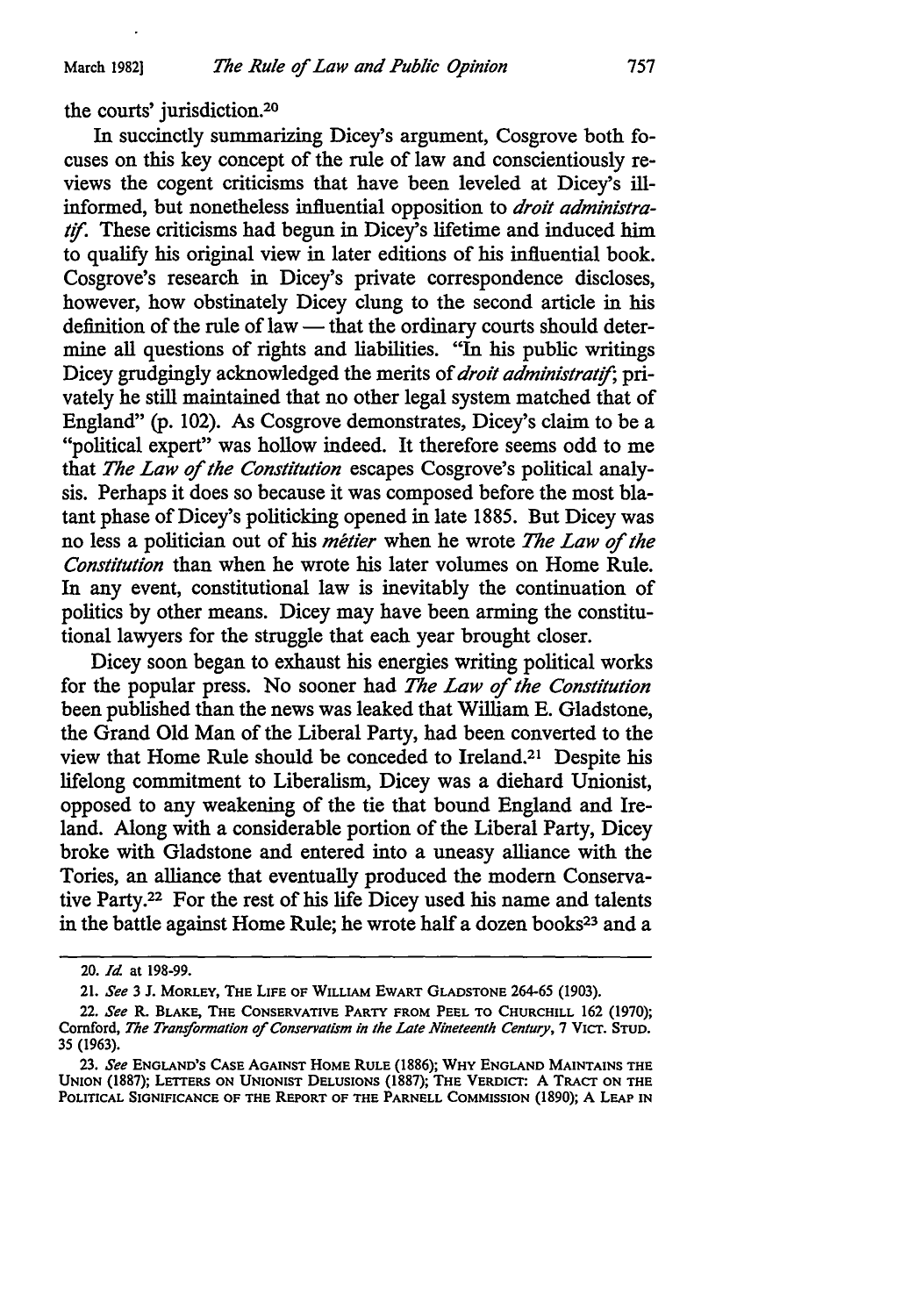dozen articles<sup>24</sup> for the cause. From Irish policy, Dicey's antipathy to the Liberal Party spread to other issues. Abandoning his earlier misgivings, he promoted the referendum as a check on parliamentary power,25 but only because he was convinced that Home Rule would be perennially unpopular with the electorate. He criticized the social legislation of the Liberal government,26 especially the Old Age Pensions Act of 190827 and the National Insurance Act of 1911.28 He also denounced the Trade Disputes Act of 1906.29 Reversing his earlier commitment to the enfranchisement of women, he worked against what was to become, in effect, the fourth Reform Act.<sup>30</sup> Cosgrove's study of Dicey's political evolution has added a valuable case study to the political history of late Victorian and Edwardian Britain, and has placed Dicey's later legal scholarship in a new light.

During these years of constant political publication, Dicey also produced two of his most celebrated legal works. In 1896, he published *A Digest of the Law of England with Reference to the Conflict of Laws.* Unlike American conflicts scholarship, which primarily concerns myriad and troublesome problems of jurisdiction among the states, the study of the conflict of laws in England is a branch of private international law - largely a matter of the enforceability of

THE DARK: A CRITICISM OF THE PRINCIPLES OF HOME RULE AS ILLUSTRATED BY THE BILL OF 1893 (1893); A FOOL'S PARADISE (1913).

24. *See Ireland and Victoria,* 49 CONTEMP. REV. 169 (1886); *The JJuties* of *Unionists,* in THE CASE FOR THE UNION: A COLLECTION OF SPEECHES, PAMPHLETS, AND LEAFLETS ON HOME RULE FOR IRELAND (3d ser. 1887); The Defense of the Union, 61 CONTEMP. REV. 314 (1892); *The Protest* of *Irish Protestantism,* 62 CONTEMP. REV. l (1892); *The Unionist Outlook,*  in 3 PUBLICATIONS OF THE IRISH UNIONIST ALLIANCE 463 (1894); *Unionists and the House* of *Lords,* 24 NATL. REV. 690 (1895); *The JJue Representation* of *England,* 38 NATL. REV. 359 (1901); *To Unionists and Imperialists,* 84 CONTEMP. REV. 305 (1903); *Can Unionists Support a Home Rule Government?,* 89 CONTEMP. REV. 247 (1906); *Facts and Thoughts far Unionists,* 75 THE NINETEENTH CENTURY AND AFTER 717 (1914); *The Appeal lo the Nation,* 75 THE NINE· TEENTH CENTURY AND AFTER 945 (1914); *Is It Wise lo Establish Home Rule Before the End* of *the War?*, 82 THE NINETEENTH CENTURY AND AFTER 1 (1917); *Ireland as a "Dominion*," 82 THE NINETEENTH CENTURY AND AFTER 700 (1917).

25. *Compare The Referendum,* 23 NATL. REV. 65 (1894) *and The Referendum and Its Cril• ics,* 212 Q. REV. 538 (1910) *with* R. RA1T, *supra* note *5,* at 122. The referendum did not in fact become a recognized part of English constitutional law until 1975 when it was used to authorize British accession to the European Economic Community. *See* Referendum Act, 1975, c. 33.

26. *See* LA w AND PUBLIC OPINION, at xxxv-xxxix, *quoted in* M. FRIEDMAN & R. FRIED· MAN, FREE TO CHOOSE 98-99 (1979).

27. 8 Edw. 7, c. 40.

28. 1 & 2 Geo. *5,* c. *55.* 

29. *See* text at notes 44-46 *infra.* 

30. *See* The Representation of the People Act, 1918, 7 & 8 Geo. *5,* c. 64 (enfranchising women over 30). For Dicey's explanation of his volte-face on this issue, linking it with his opposition to Home Rule, *see* LETTERS TO A FRIEND ON VOTES FOR WOMEN 3-4 (1908), *quoted at* p. 217.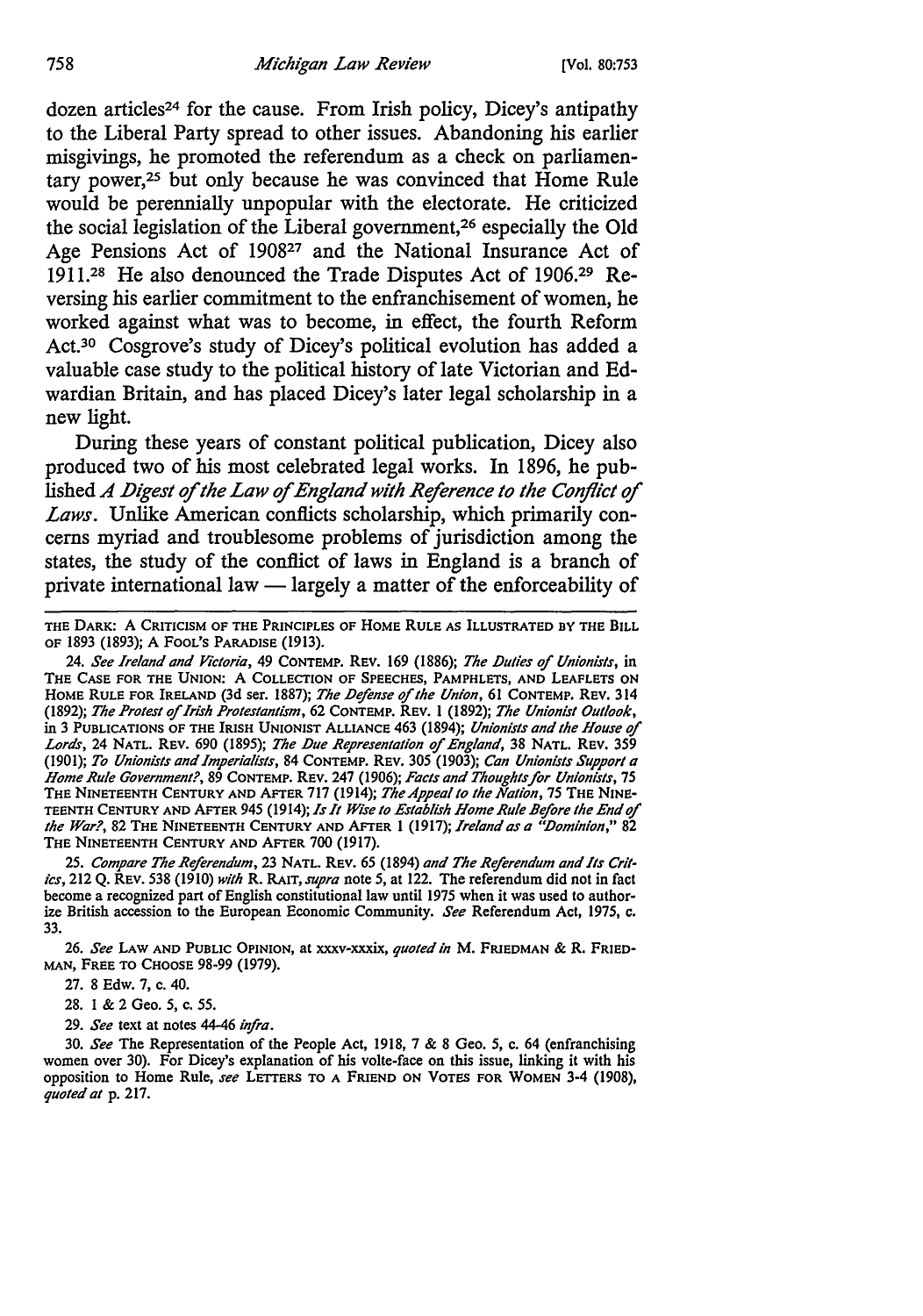foreign contracts and the validity of foreign marriages. Within this narrow field Dicey made his greatest mark. His talent for extracting principles from cases and then arranging them systematically was well-suited to the subject matter. Among lawyers the book was an immediate success. Cosgrove describes it as Dicey's "foremost contribution," the book "on which his reputation as a legal scholar rests" (p. 163). But however venerated in legal circles, *Conflict of Laws* understandably did not catch the public eye. *Law and Public Opinion* did.

When, at the close of the nineteenth century, Dicey ventured into legal history, he located the motive power of legal change in public opinion. In his *Lectures on the Relation Between Law and Public Opinion in England During the Nineteenth Century,* delivered at Harvard in 1898 and published in 1905, Dicey essayed a legal history of his own century. The undertaking was ambitious in scope: to place legal developments in the context of social evolution during an eventful hundred years. About the time he began working on *Law and Public Opinion,* a constellation of brilliant scholars was examining the intellectual underpinnings of the great achievements of the nineteenth century. Edwin Cannan dissected classical economic theory;<sup>31</sup> Graham Wallas studied the psychological factors in politics;<sup>32</sup> Elie Halevy and Leslie Stephen (Dicey's cousin) investigated utilitarianism. 33 Like his contemporaries, Dicey looked to ideas for the secret of change in his discipline. Unlike them, he imposed a frame of reference on his discipline that has endured into the late twentieth century. While explanations of historical change in terms of changing ideas have been displaced by newer theories, the intellectual history that Dicey talked about at the end of the nineteenth century continues to shape English legal historiography.34

<sup>31.</sup> *See* E. CANNAN, A HISTORY OF THE THEORIES OF PRODUCTION & DISTRIBUTION IN ENGLISH POLITICAL ECONOMY FROM 1776 TO 1848 (1898); A. SMITH, AN INQUIRY INTO THE NATURE AND CAUSES OF THE WEALTH OF NATIONS (E. Cannan ed. 1904) (the standard edition).

<sup>32.</sup> *See* G. WALLAS, HUMAN NATURE IN POLITICS (1909); G. WALLAS, THE LIFE OF FRANCIS PLACE 1771-1854 (1898).

<sup>33.</sup> E. HALEVY, LA FORMATION DU RADICALISME PHILOSOPHIQUE (1904); E. HALEVY, THOMAS HODGSKIN (1903); L. STEPHEN, THE ENGLISH UTILITARIANS (1900).

<sup>34.</sup> *See, e.g.,* A. HARDING, A SOCIAL HISTORY OF ENGLISH LAW 333-39 (1966); 13 W. HOLDSWORTH, A HISTORY OF ENGLISH LAW 41-155 (1952); LAW AND OPINION IN ENGLAND IN THE TWENTIETH CENTURY (M. Ginsberg ed. 1959); A. MANCHESTER, A MODERN LEGAL HISTORY OF ENGLAND AND WALES, 1750-1950, at 13-15, 224-25, 242-44, 333-34, 408-10 (1980); R. STEVENS, LAW AND POLITICS (1978) (reviewed by Orth, 54 TUL. L. REV. 798 (1980)); Finer, *The Transmission of Benthamite Ideas, 1820-50,* in STUDIES IN THE GROWTH OF NINETEENTH-CENTURY GOVERNMENT 11 (G. Sutherland ed. 1972). Echoes of the Diceyan interpretation may even be detected in America. *Compare* LAW AND PUBLIC OPINION 64 (Benthamism "has swept away restraints on individual energy") *with* J. HURST, LAW AND THE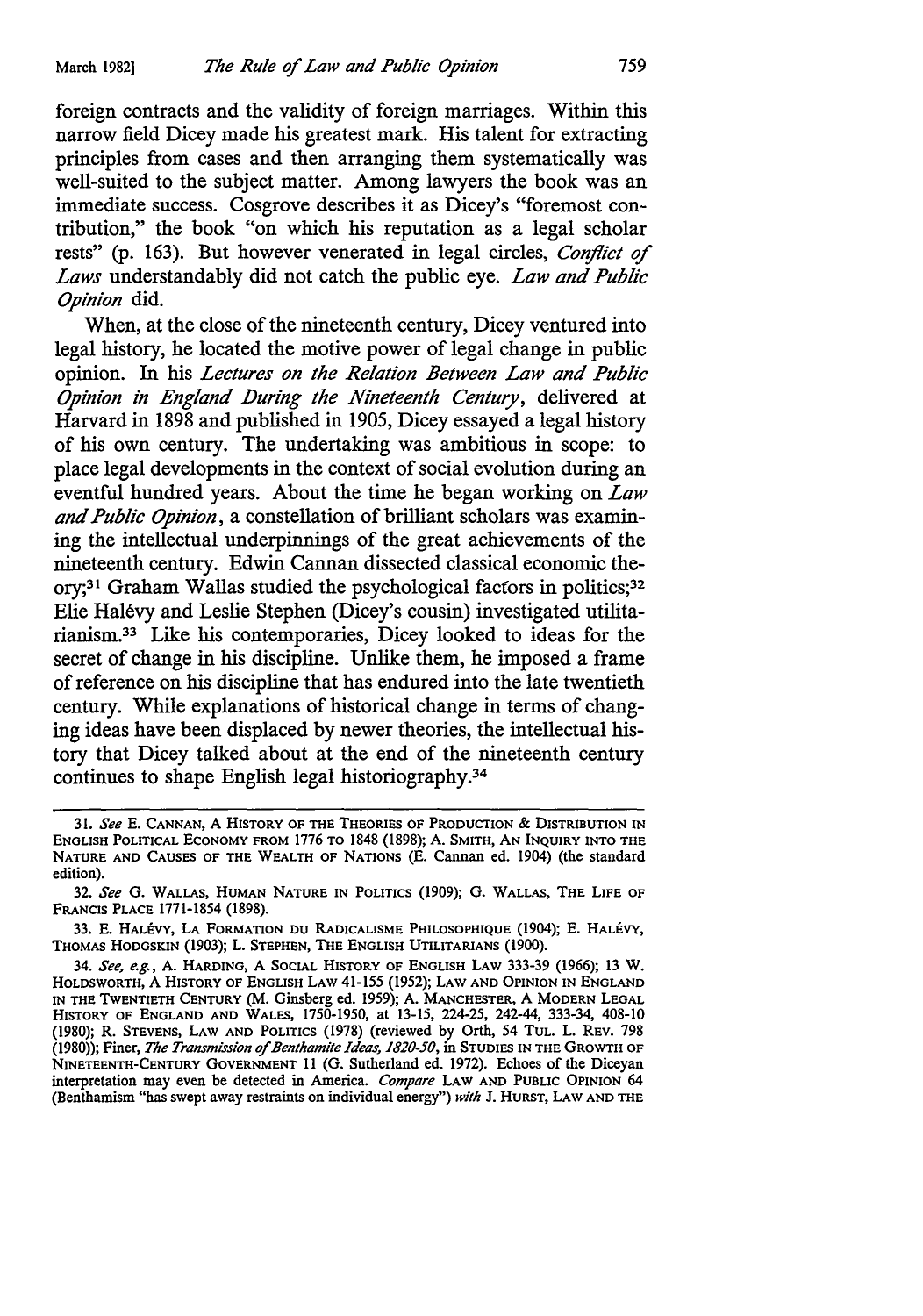In examining his own century, Dicey perceived "three periods, during each of which a different current or stream of opinion was predominant, and in the main governed the development of the law of England."35 These great periods were, first, the period of "Blackstonian complacency and old Toryism," ending about 1825; second, the period of "Benthamism or individualism," ending about 1870; and third, the period of collectivism, which still dominated England when Dicey made his final reflections on the subject in 1914.36 Dicey's scheme was not wholly original. Just as Dicey borrowed the concept of the rule of law from Hearn, so also he borrowed from another the idea of the crucial importance of Benthamism. Although Cosgrove rightly stresses the former, he unaccountably overlooks the latter debt. In 1875, Roland K. Wilson published a short volume on *The History of Modern English Law.37* Finding no general study of the subject since Blackstone's *Commentaries* a century earlier, Wilson sensibly began his work with a sketch of "English law in the time of Blackstone."38 He then searched for a convenient way of organizing later developments. Perhaps taking a cue from Henry Maine,39 Wilson attributed "legal changes since 1825"40 to the influence of Jeremy Bentham. Dicey seems to have followed Wilson's lead:41 Dicey's first two great periods were dominated by Blackstone and Bentham; the delay in shifting from one to another was attributed to "old Toryism." Dicey's only original contribution to the tripartite scheme he made famous was his discovery of collectivism. At first, he was uncertain when to date the dawn of this new age. At Harvard he apparently described the little-known Molestation of Workmen Act of 185942 as the morning star of collectivism; however, when he prepared *Law and Public Opinion* for the press, he moved

- 35. A. DICEY, LECTURES ON THE RELATION BETWEEN LAW AND PUBLIC OPINION IN ENO• LAND DURING THE NINETEENTH CENTURY 62 (2d ed. 1914).
	- 36. *Id* at Introduction to the Second Edition *passim.*
	- 37. R. WILSON, THE HISTORY OF MODERN ENGLISH LAW (1875).

38. *Id* at 1-132.

39. *See* H. MAINE, LECTURES ON THE EARLY HISTORY OF INSTITUTIONS 397 (1875) ("I do not know a single law-reform effected since Bentham's day which cannot be traced to his influence,'' used as an epigraph by Wilson). *Cf.* BENTHAMIANA: SELECT EXTRACTS FROM THE WORKS OF JEREMY BENTHAM 350-51 (J. Burton ed. 1843) (list of reforms attributed to Bentham).

40. R. WILSON, *supra* note 37, at 171-276.

41. *See* LAW AND PUBLIC OPINION, *supra* note 7, at ix.

42. 22 Viet., c. 34.

CONDITIONS OF FREEDOM IN THE NINETEENTH-CENTURY UNITED STATES 7 (1956) ("the release of individual creative energy was the dominant value") *and* L. FRIEDMAN, A HISTORY **OF AMERICAN LAW 157 (1973)** ("the first half of the [nineteenth] century was a period of . . . the release of creative energy").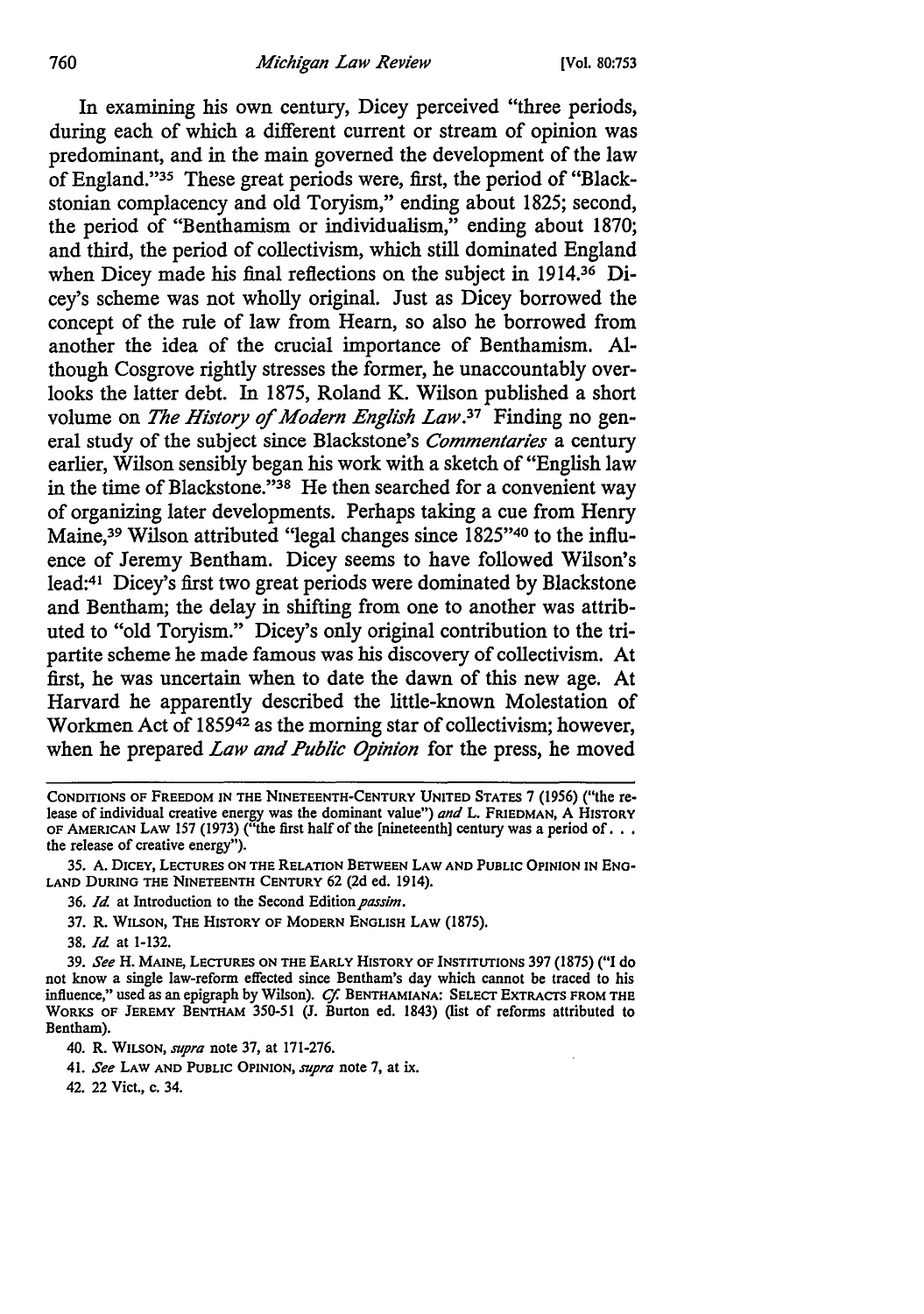the date to around 1870.43 This background, of course, only reinforces Cosgrove's assessment of the book not as a pure history, but rather as a picture of "the Victorian world as Dicey remembered it, indeed as he hoped it had been, because that portrait was crucial to his 1905 politics" (p. 192).

Dicey did not sympathize with the public opinion that he denominated collectivist. By the time he wrote *The Law* of *the Constitution,*  the Reform Acts had put the power of Parliament in hands that he could not trust. In particular, he disliked the Trade Disputes Act of 1906,44 which exempted trade unions from liability in tort. Like the author of the article in the current *Oxford Companion to Law,* he deplored what he saw as the politicians' subservience to the public opinion favoring the trade unions: "An enactment which frees trade unions from the *rule* of equal *law* stimulates among workmen the fatal delusion that workmen should aim at the attainment, not of equality, but of privilege."45 Implicitly, Dicey was adding to his earlier definition of the rule of law the notion of uniformity, *ie.,* that everyone's legal rights and liabilities ought to be the same.46 Measured after the fact by this standard, the Trade Disputes Act of 1906 was found wanting, just as, for reasons that also go unexpressed,<sup>47</sup> the modem Labor Party is found wanting. The rule of law, it seems, is a counter in the political game as well as a chapter heading in constitutional law.

Although the phrase "the rule of law" is used in America, where it is the equivalent of "due process of law,"48 its primary role is in the English context. The rule of law is meant to impose a limit on

45. LAW AND PUBLIC OPINION at xlvii (emphasis added). *See also* 2 **w.** HOLDSWORTH, A HISTORY OF ENGLISH LAW 446 (1923) ("It is not till these last days that Parliament itself has allowed exemptions from the *rule* of *law* in favour of the supposed indefeasible rights of turbulent Trades Unions, conscientious churchmen, and conscientious objectors, to the great detriment of the peace and stability of the state.") (emphasis added).

46. I cannot accept Cosgrove's assertion that Dicey viewed the Trade Disputes Act of 1906 as a violation of "the rule of law *as he had popularized it."* P. 207 (emphasis added). Later, also in the heat of political passion, Dicey enlarged the concept still more. In 1909 he called on Unionists to "pledge themselves to restore the rule of law in Ireland," *quoted at* p. 232, by which he meant simply that they should promise to reestablish law and order in that troubled island.

47. Although the author of *The Oxford Companion to Law* repeats Dicey's definition of the rule of law, he is content himself to describe it as "a concept of the utmost importance but having no defined, nor readily definable, content." D. WALKER, *supra* note 1, at 1093.

48. See G. GILMORE, THE AGES OF AMERICAN LAW 105-07 (1977); *Symposium, Post-War Thinking About the Rule* of *Law,* 59 MICH. L. REV. 485 (1961); Jones, *The Rule* of *Law and the Welfare State,* 58 CoLUM. L. REV. 143, 145-56 (1958).

<sup>43.</sup> *See* Orth, *English Law and Striking Workmen: The Molestation* of *Workmen Act, 1859,*  2 **J.** LEGAL HIST. 238, 253 (1981).

<sup>44. 6</sup> Edw. 7, c. 47.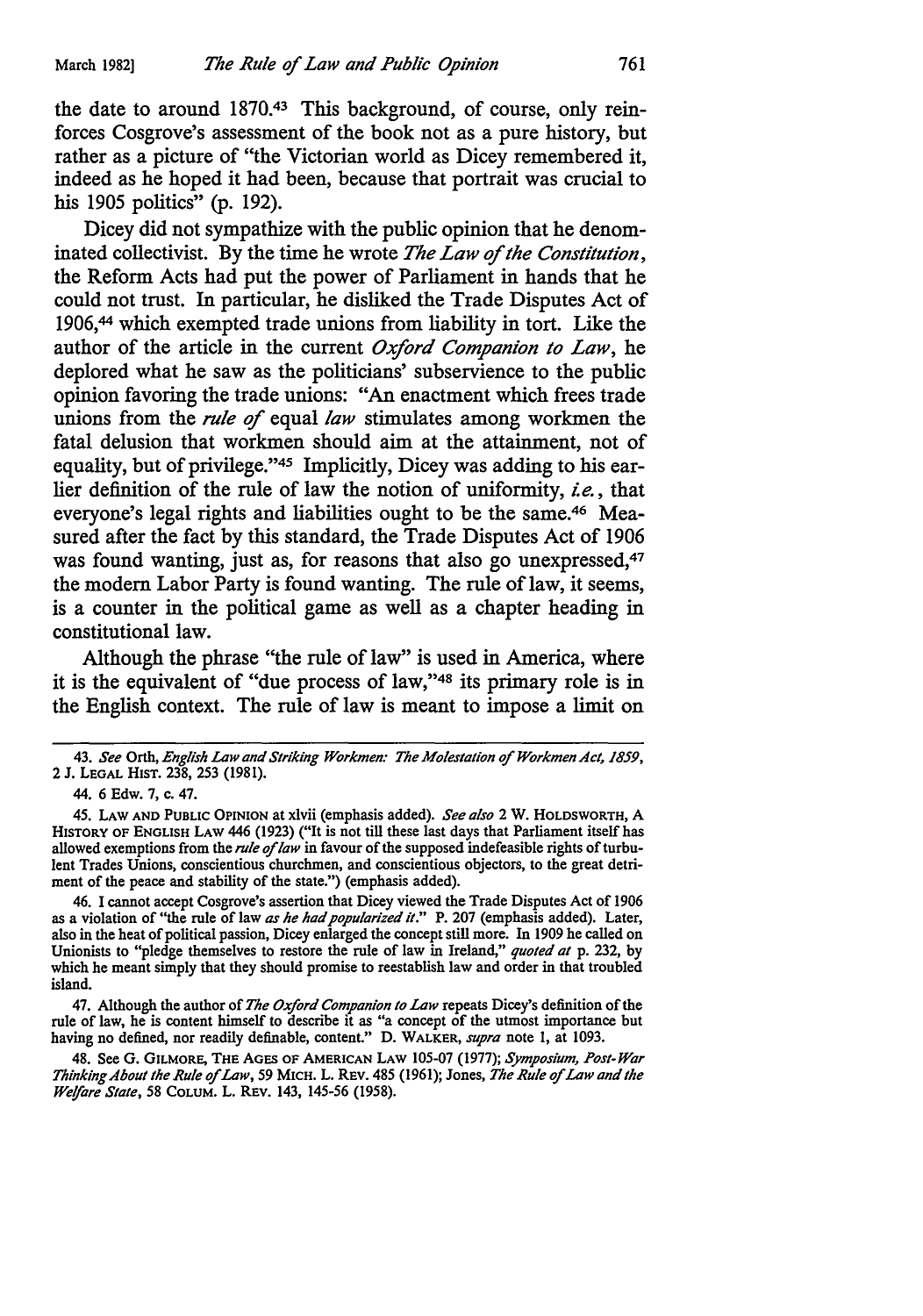the power of Parliament, or at least to provide a standard by which the exercise of parliamentary power may be evaluated. The problem is peculiarly English. When, in the early seventeenth century, the Stuart monarchs made a bid for absolute power based on the French model, their opponents searched for some counterbalancing English institution. Not unnaturally, the great lawyer Sir Edward Coke sought to locate the limits on royal power in the common law, that is, as a practical matter, in the courts. Despite the facts that law is normally an instrument of government power, not of restraint, and that English judges are political appointees, Coke sought to use certain powerful medieval concepts, such as natural law and customary right, to limit the sovereign; he counted on a cadre of resolute and well-connected judges, led by himself, to stand up to the king. As things turned out, of course, the courts were frail reeds. The only institution that was a match for the crown was Parliament. It finally proved itself superior both on the bloody battlefields of the English Civil War and in the Glorious Revolution of 1688. In the middle of the eighteenth century Blackstone, Dicey's predecessor in the Vinerian Chair, made it plain that he understood the significance of the victory. One Parliament could do anything, except bind a later Parliament.49

[I]f any Act of Parliament gives to any to hold, or to have conusans  $[s/c]$  of all manner of pleas arising before him within his manor of D., yet he shall hold no plea, to which he himself is a part; for, as hath been said, *iniquum est aliquem suae rei esse judicem* [it is wrong for a man to be a judge in his own case].

Dr. Bonham's Case, 8 Co. Rep. 107a, 118b, 77 Eng. Rep. 638, 654 (1610). *See* Thorne, *J)r. Bonham's Cose,* 54 LAW Q. REV. 543 (1938). In the eighteenth century, Blackstone agreed that it was "unreasonable that any man should determine his own quarrel," 1 W. BLACKSTONE, *supra,* at 91 (footnote omitted), and therefore advised contemporary judges to construe a general grant (such as that supposed by Coke) to exclude that result; but he fully recognized the logic of parliamentary supremacy:

[I]fwe could conceive it possible for the parliament to enact, that he should try as well his own causes as those of other persons, there is no court that has "power to defeat the intent of the legislature, when couched in such evident and express words, as leave no doubt whether it was the intent of the legislature or no.

*Id. See* J. GOUGH, FUNDAMENTAL LAW IN ENGLISH CONSTITUTIONAL HISTORY 189-91 (1955). Blackstone could, however, afford to be logical. The aristocrats who ruled England from 1688 to 1832 were unlikely to do anything that would outrage him. His trust, in other words, was in men, not laws. Blackstone's American contemporaries had, of course, more reason to fear the class in power. The Constitution of 1787 was meant to prevent the powerful from disregarding the principles dear to the Founding Fathers. On the question of whether a man can be a judge in his own case, for example, the Supreme Court has found a negative answer in the Constitution. *Cf.* Connally v. Georgia, 429 U.S. 245 (1977) (justice of the peace paid a fee if he issued a search warrant but nothing if he denied the application); Ward v. Village of Monroeville, 409 U.S. 57 (1972) (mayor responsible for village finances and mayor's

<sup>49.</sup> *See* l w. BLACKSTONE, COMMENTARIES ON THE LAWS OF ENGLAND 90 (1765).

As a token of his recognition that the medieval verities were gone, Blackstone took up a hoary problem of English constitutional theory - whether a man can be a judge in his own case. The issue is, in fact, not whether a man can decide his own case, but whether such a decision-maker can appropriately be labeled a 'judge," in the legal sense of that word. Medieval thinking on the subject was summed up in the seventeenth century by Lord Coke: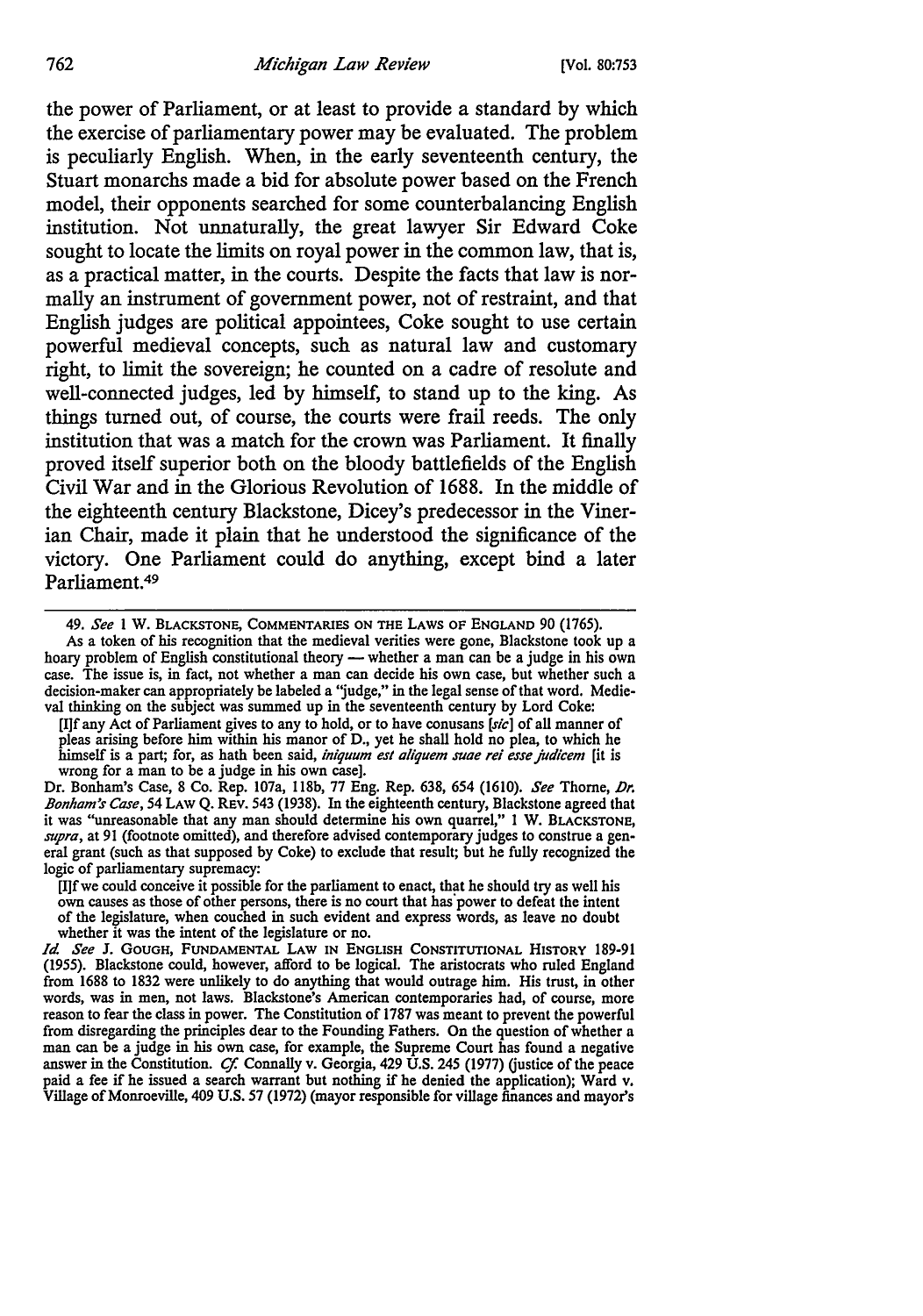In terms reminiscent of Coke's, Dicey sought to limit Parliament's power. Ironically, his arguments have appealed to more than the turncoat Liberals in Edwardian England; they have even earned praise from a modem Marxist historian. In his recent study of the Black Act,<sup>50</sup> the most sanguinary part of England's bloody criminal code, E.P. Thompson pledged his allegiance: "The rule of law itself, the imposing of effective inhibitions upon power and the defence of the citizen from power's all-intrusive claims, seems to me to be an unqualified human good."51 Less theoretically, Thompson used the concept of the rule of law to explain what for him is a historical conundrum: Why did not "the rulers of England," the group in which Blackstone put his trust, resort to force to maintain their grasp on power? Why, in other words, did Dicey ever have to face the unpalatable prospect of power in working-class hands? The answer that Thompson has offered is the rule of law. When the Industrial Revolution disrupted the "equilibrium of class forces" that maintained the aristocracy in power, "the rulers of England were faced with alarming alternatives. They could either dispense with the rule of law, dismantle their elaborate constitutional structures, countermand their own rhetoric and exercise power by force; or they could submit to their own rules and surrender their hegemony."<sup>52</sup> Thompson argued that they took "halting steps" in the direction of the first alternative, at least insofar as they promulgated, among other repressive legislation, the Combination Acts of 1799 and 1800,<sup>53</sup> which outlawed trade unions. "But in the end," Thompson conceded, "rather than shatter their own self-image and repudiate 150 years of constitutional legality, they surrendered to the law."54 The Combination Laws were repealed in 182455 by the political skills of Francis Place.<sup>56</sup> Jeremy Bentham and the rule of law had apparently

50. 9 Geo. 1, c. 22 (1722).

- 53. 39 Geo. 3, c. 81 (1799); 39, 40 Geo. 3, c. 106 (1800).
- 54. E. THOMPSON, WHIGS AND HUNTERS, *supra* note 51, at 269.
- *55. 5* Geo. 4, c. 95 (1824). *See also* 6 Geo. 4, c. 129 (1825).
- 56. *See* G. WALLAS, LIFE OF FRANCIS PLACE, *supra* note 32, at 197-240.

court provided a substantial portion of village funds through fines, forfeitures, costs, and fees); Tumey v. Ohio, 273 U.S. 510 (1927) (due process violated where mayor before whom defendant was compelled to stand trial for traffic offenses received fees and costs levied against violators).

<sup>51.</sup> E. THOMPSON, WHIGS AND HUNTERS 266 (1975). Although Thompson may here be using "the rule of law'' in a broader sense than that used elsewhere, he would seem to subscribe to the narrower view as well. *See* E. THOMPSON, THE MAKING OF THE ENGLISH WORK-ING CLASS 80, 83 (1964) (John Wilkes could defy the government because "[t]here was no *droit*  administratif"; "the rule of law was the distinguishing inheritance of the 'free-born Englishman' ").

<sup>52.</sup> E. THOMPSON, WHIGS AND HUNTERS, *supra* note 51, at 269.